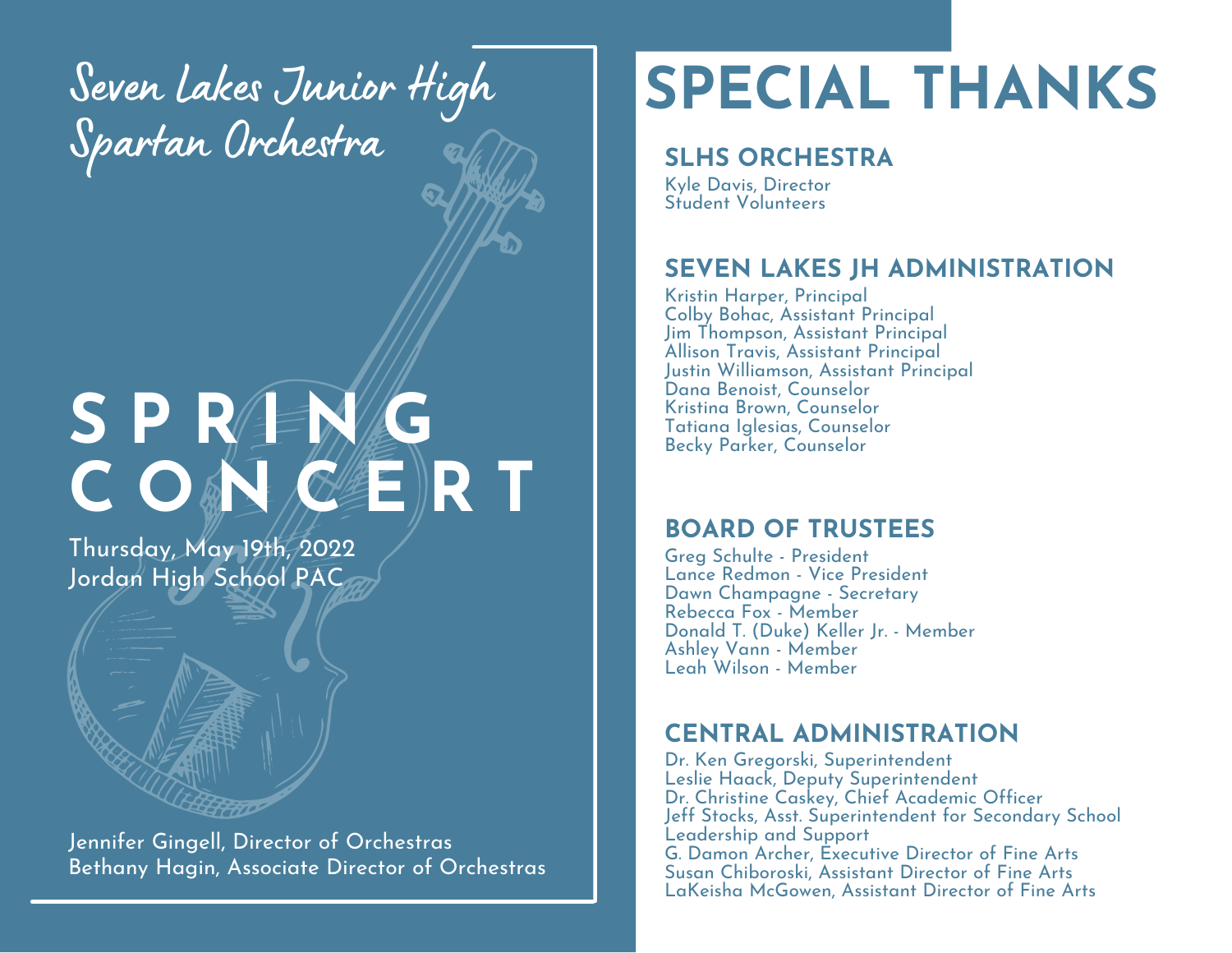# **AUDIENCE ETIQUETTE**

As part of the SLJH Spartan Orchestra curriculum, students are expected to observe specific etiquette rules while participating as an audience member.

We kindly ask for your help with the following:  $\,$ 

- Remain in your seat while  $\alpha$  group is performing.
- Refrain from talking while a group is performing.
- · Silence all electronic devices.
- . If a young child is unable to sit still or remain silent, allow them to exit the performance hall for a break from the performance space.
- When taking photos, please turn off the flash.
- Video recordings are permitted, but please do not post publicly due to copyright law.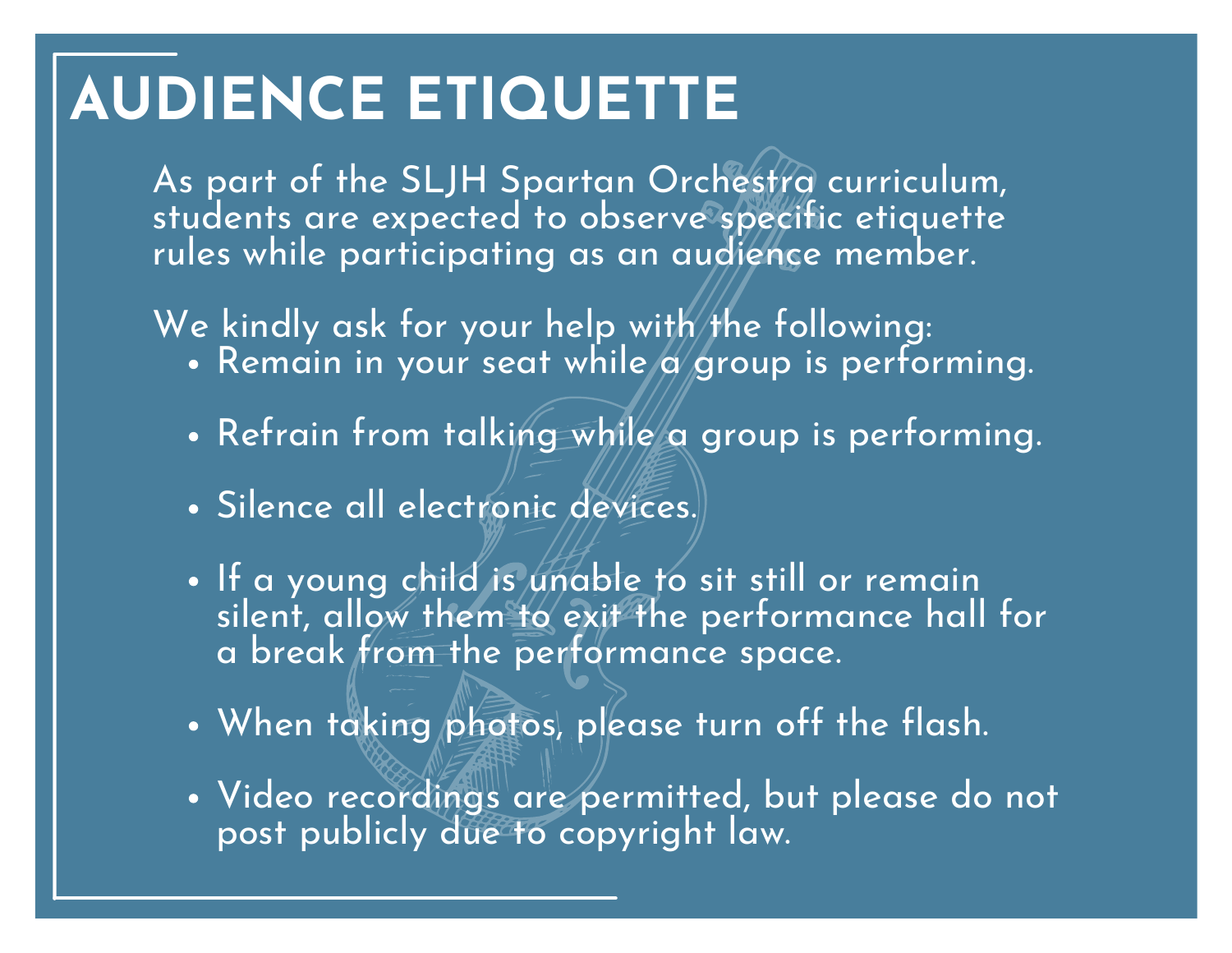### **FIRST YEAR ORCHESTRA**

#### **Aura Lea .......... George R. Poulton arr. Woolstenhulme**

**The Russian Music Box .......... Soon Hee Newbold**

#### **VIOLIN**

Abbady, Jana Adappa, Aryan Anand, Jay Becerra Lopez, Shalma Becerra Lopez, Shiara Beran, Matthew Bolivar Chacon, Juan Cruz Coello, Kristian Deshpande, Anvay Dubal, Jui Emami Touyserkani, Artin Ontiveros, Paul Fang, Ava Farhan, Hamza Garang, Abiei Grandhi, Sahasra Gunturu, Shanmukh Gurbani, Sonit Hill, Lauren Hoang, Angelina Lacy, Octavio

**GET 20% OFF**

**ON YOUR FIRST TRIP!**

**BOOK AND AND AND AND AND AND** Le, Vivian Lindley, Tristan Liu, Carolyn Mammadova, Lala Martinez, Chris Navarrete Albataineh, Ibrahim Nguyen, Ethan Nguyen, John Paul Nguyen, Khang Nguyen, John Park, Lucas Qin, Kathy Rajesh Kanna, Vivan Rao, Ahana Shirani, Zhinus Singh, Shreyansh Ta, Annie Turner, Logan Varughese, Elyanah Zhou, Jiaying

#### **VIOLA CELLO**

Bhasin, Ambika Bollianda, Aahana Chen, Ray Chen, William Cheung, Ella Fang, Evan Hartfiel, Madeline Munoz Palacios, Melissa Pone, Brielle Raterman, Isak Rathod, Tanisha Sachdev, Aarnna Sanchez, Ian Song, Austin Ta, Benjamin Teng, Michael Tripathy, Eakanshi Wu, Ryan Zhai, George

Diaz, Travis Fan, Andrew Guedez Sarco Lira, Vanessa Huang, Raina Kalra, Kunsh Kernizan, Sharze Larson, Jay McCarthy, Violet Medina Sanchez, Isabella Phadke, Gautam Rutz, Carter Salazar, Camila Tobias, Brenna Yniguez, Maegann Zewail, Ayah Zhang, Lily

#### **BASS**

Alipi Garcia, Alex Bucu, Diane Famoti, David Huang, Ethan Ineni, Hemanth Singh, Utsav Zapata, Nicholas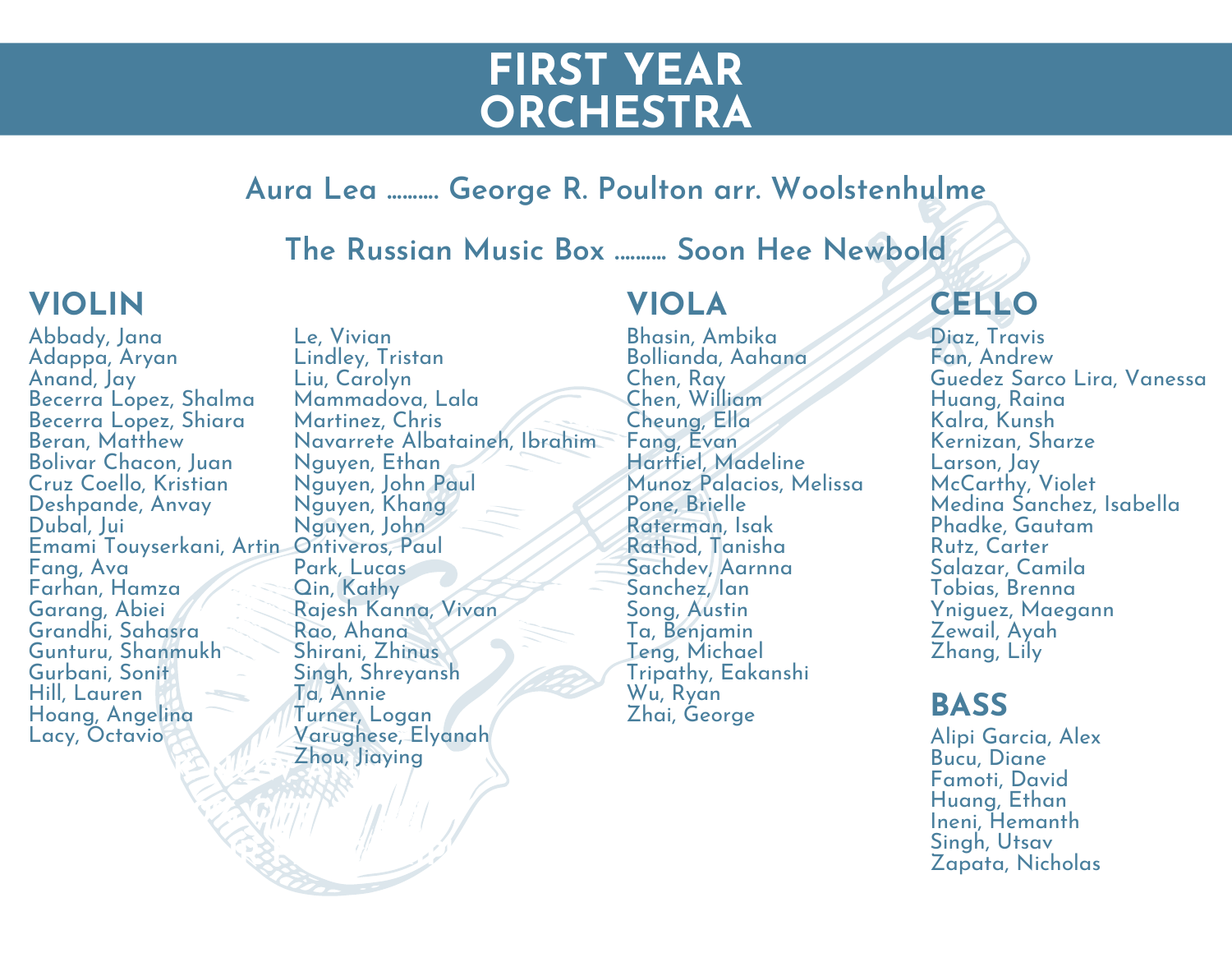### **CAMERATA & LYRICA**

**Sky Suite: I. Clouds III. Thunder IV. Sun ....... Katie O'Hara LaBrie**

**Pieces of Eight ....... Richard Meyer**

#### **VIOLIN**

Acosta Perez, Brian Ajiboye, Oluwasemilore Alanis, Joshua Aldrich, Madison Arvind, Shyam Attarde, Pranjal Balasubramanian, Chanasya Barbhuiya, Saihan Bartonico, Gabriella Beltran, Isabella Bhatia, Isha Chen, Charlie Combs, Evie Garcia Villamarin, Laura Ghosal, Saunak Gupta, Kinshuk

Kastor, Megan Kirmani, Zeniya Kotturi, Tanya Lee, Audric Li, Terry Linish Raj, Rishabh Miller, Hayden Molokwu, Alicia Nachefski, Rosalie Nguyen, Kayden Ong, Evelyn Panos, Ann Patel, Bansri Rana, Ojas Thamaravelil, Kiran Zhou, Edwin

#### **VIOLA**

Chaudhary, Ishank Eeshwar, Saahil Faria Liceras, Santiago Gupta, Krish Mai, Elizabeth Pirzada, Talha Tillman, Zoe

#### **CELLO**

Gijoy, Noel Guerra, Jesus Haroon, Abdul-Wahaab Hernandez-Brugo, Enzo Ortiz, Noah Veira de Menezes, Caio

**BASS**

Klimushin, Vladislav Zarate, Ashton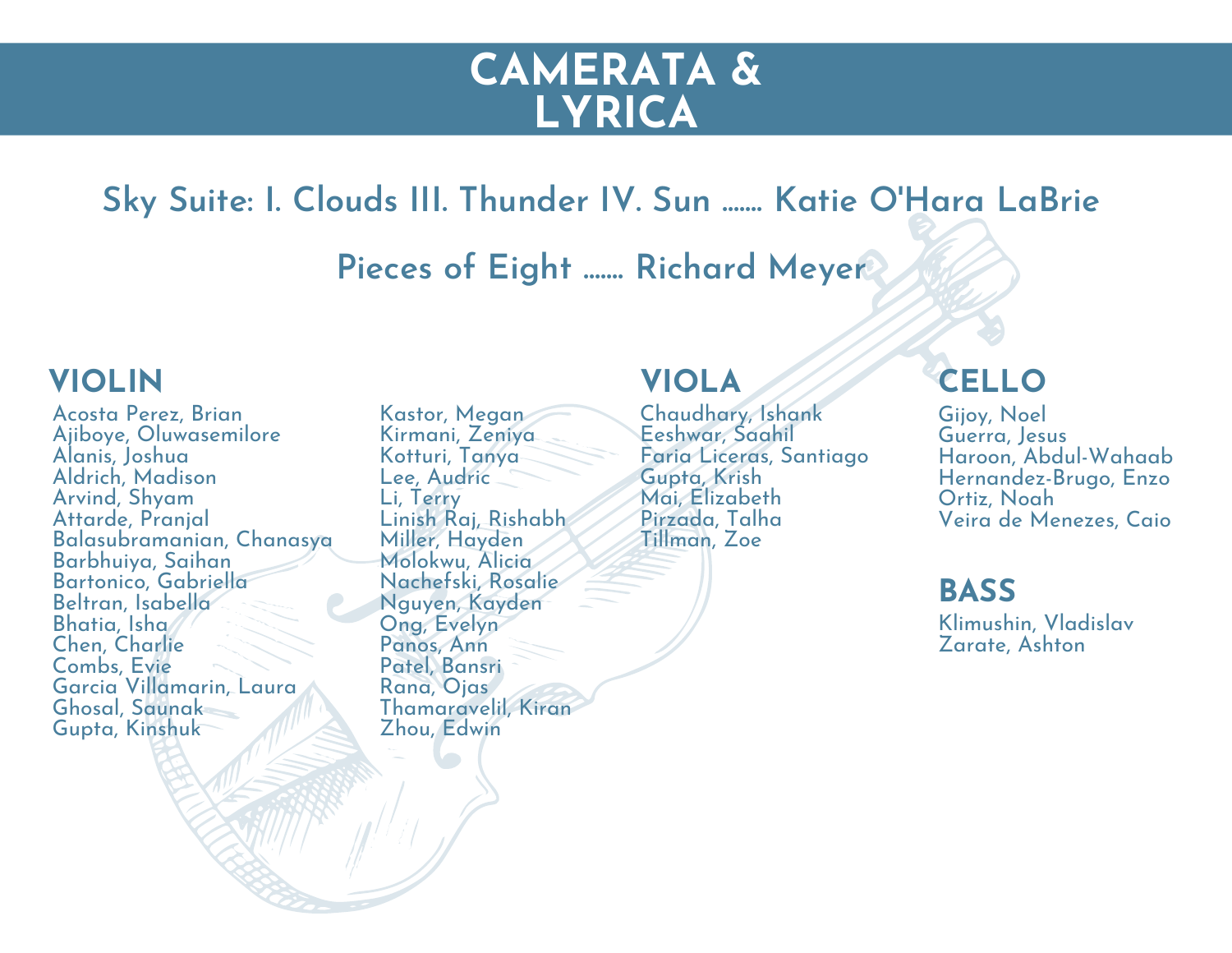## **PHILHARMONIC**

#### **Luminescence ........... Alan Lee Silva**

**Deep Sea Fandango ................... Deborah Baker Monday**

#### **VIOLIN**

Ahire, Shourya Badaru, Nifemi Cain, Olivia Canovas, Alyssa Carpenter, Liam Farid, Anaya Hosur, Hari Huang, Sophia James, Nevin Li, Amy Lu, William Mathur, Anvi Nguyen, Kenny

Patel, Arya Pawar, Siddharth Peng, Yi Hao Perez, Thomas Prabhu, Akhilesh S. Costa, Beatriz Shreeya, Shaina Stamatis Aramburu, Livana Stevens, Aleksander Surve, Ishita Tang, Richard Wang, Emily Yang, Aaron

#### **VIOLA**

Agrawal, Aryav Ashok Kumar, Saimehul Canache Martinez, Ryan Cornish, Christopher Kinuthia, Andrew

#### **CELLO**

Alvarado, Daniella Brandt, Amanda Hou, Sophia Hussain, Anam Huyse, Logan Lee, Erica Lu, Carson Thadani, Sofia Zapata, Gabriella

**BASS** Muthyala, Pranav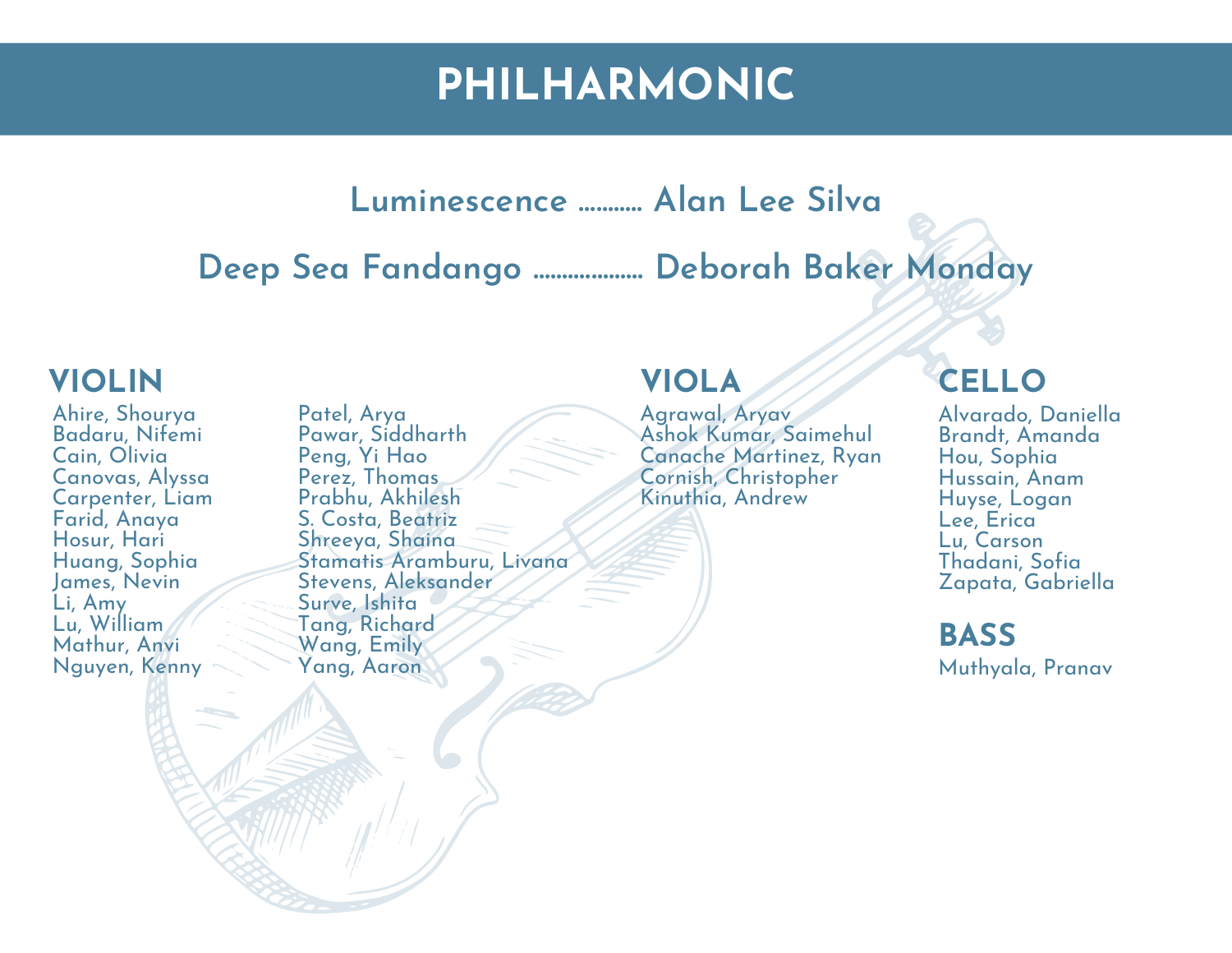# **SINFONIETTA**

**With Gratitude .................... Katie O'Hara LaBrie**

**We Don 't Talk About Bruno .......... Miranda arr. Bethany Hagin**

#### **VIOLIN**

Ashour, Sarah Bui, Christina Doringuez, Sophia Hajra, Siddhi Heaton, Rebecca Jiang, Maria Kausar, Maimunah Kiragu, Marilyn Kirkwood, Linnea Liao, Kelly Lim, Zachary Maloy, Carter More, Mihika Mu, Nathan

Patel, Kashish Shim, Ellen Shrestha, Rheya Siva, Shraavan Suresh, Divya Tang, Max Tran, Steven Xia, Keying Yang, Carly Yniguez, Pauline Yoong, Isabella Zhao, Serena Zhou, Annie

#### **VIOLA**

Garcia, Robert Marinho, Daniela Moreno, Fernanda Pina, Sebastian Prete, Sian Salazar, Diego Savery, Brandon Tran, Jayden

#### **CELLO**

Chan, Landon DeVaux, William Funderburg, Mei Heaton, Vasili Kirkwood, Eliana Nguyen, Nghi Qu, Jeffrey Ricks, Daniel Tripathi, Ansh Tripathi, Arin Yin, Ryan

#### **BASS**

Fortune, Isaac Sisk, Noel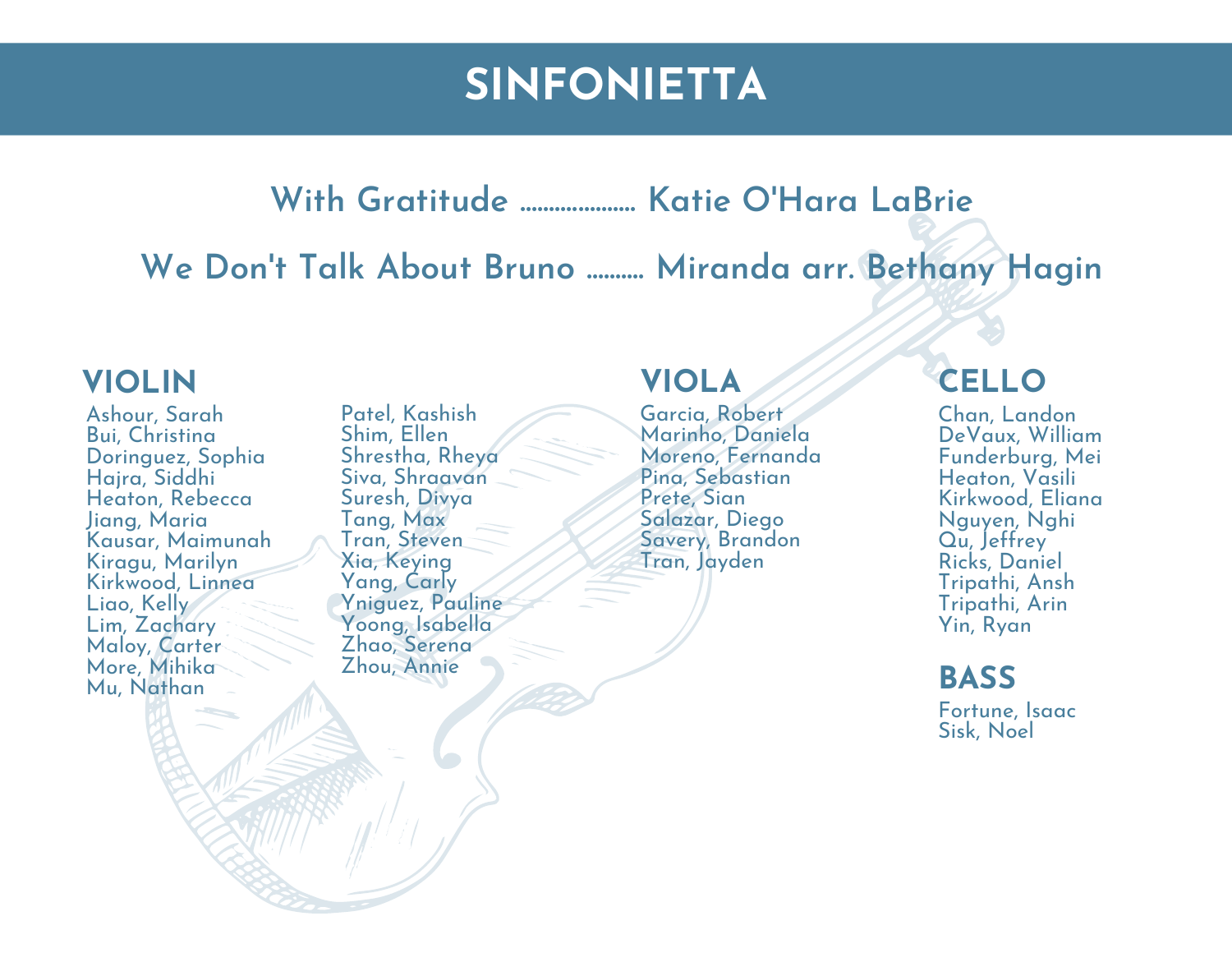## **CHAMBER**

#### **Fugue in D Minor .... Mozart, arr. Loreta Fin**

### **Century One Tusonic .... Richard Meyer**

#### **VIOLIN**

Acosta, Albert Chen, Helen Dheer, Prisha Hribik, Daniel Hu, Kevin Huang, Megan Lee, Clint Lei, Kristina Ling, ChenXi Sadu, Nishi Xu, Catherine Xu, Nathan Yang, Eric Zhang, Aaron

#### **VIOLA**

Kamdar, Hyma Lan, Gabriel Satewar, Shailesh Singh, Aman Sivakumar, Sumanth Villero, Migz

### **CELLO**

Chen, Andy Gao, Emma Jin, Winston Lu, William Mei, Sean